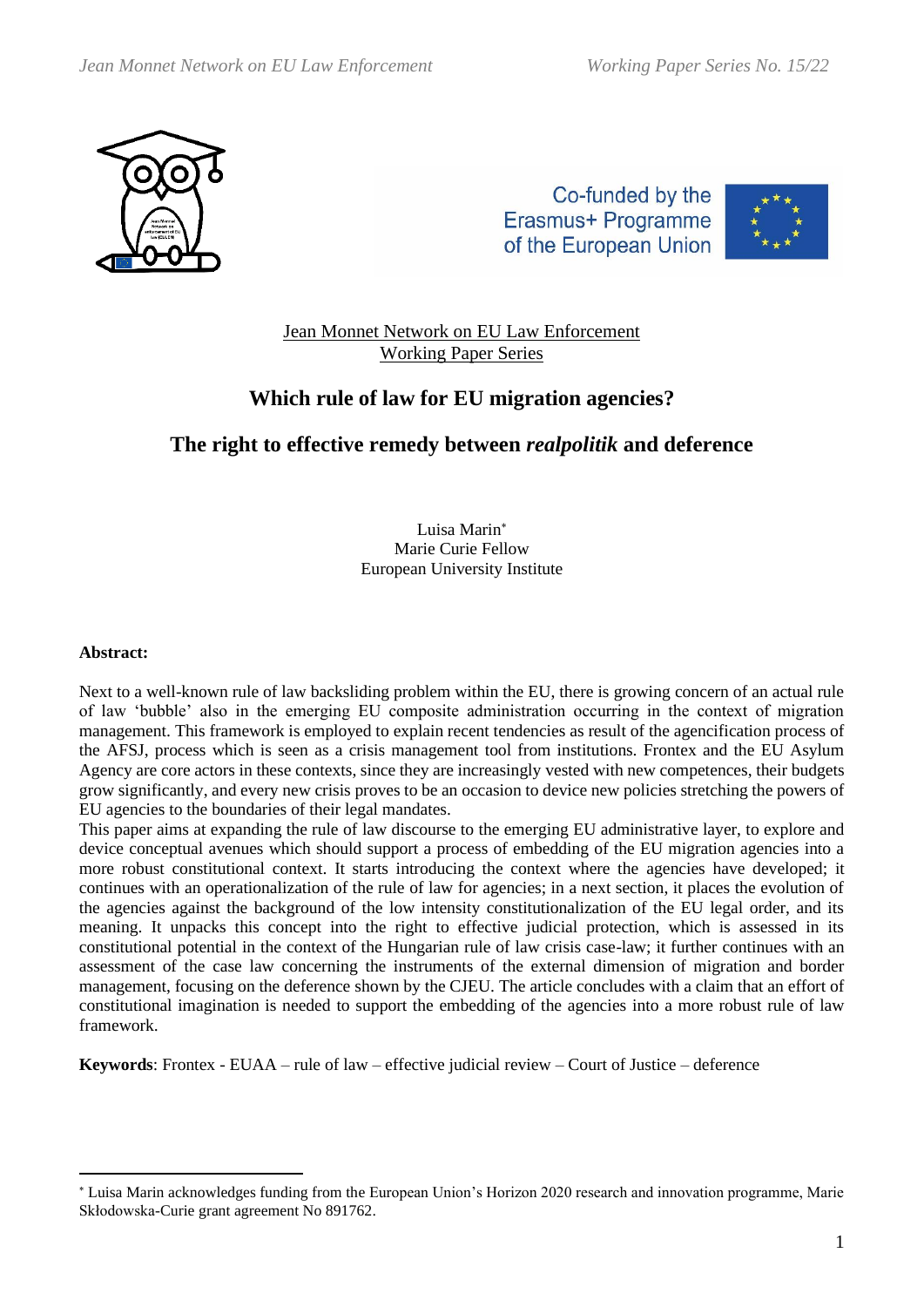### **1. The metamorphosis of EU migration agencies, between crises, hybridity, and escapes from the rule of law**

In the policies related to the governance of migration there is an emerging EU administrative level with increased operational powers. This represents a shift from the original design of the European integration, with the EU acting as a regulator, and the enforcement left in the hands of national bureaucratic bodies. The EU was therefore the source of new legislation but had limited administrative competences. Instead, this original integration paradigm has been radically modified. Agencification has become a feature of EU integration and this has concerned also the policies falling within the broader framework of migration management. More recently, there has been a growth which has concerned both agencies, European Border and Coast Guard Agency (hereinafter: Frontex) and European Union Asylum Agency (hereinafter: EUAA), though the pace and quality of evolution of Frontex is not comparable to the EUAA, the recently reformed asylum agency, replacing EASO. This consolidation of the EU administrative level is conducted along the lines of a *sui generis* Europeanization of competences, in the sense that the European administrative level adds upon the domestic ones, with a strong dimension of hybridity; this 'uncertainty' or ambiguity is for some aspects attractive for the Member States, as they often remain in control of the process with a final say on a decision or operation.<sup>1</sup>

Against the background of this transformation or evolution of the European administrative layer, it can even be discussed if this metamorphosis is in compliance with the treaties<sup>2</sup> and if the remedies in place are sufficient to give protection to individuals. In other words, in light of the new functions performed by the EU administration, we have to ask the question if the system of remedies set in place by the treaties is adequate and sufficient to the functions it has to exercise, precisely against the background of two aspects: 1) the activities of the administration affects persons, individually and /or collectively; 2) individuals must dispose of effective remedies in order to be able to protect their legal positions.

Additionally, in the last years, there have been many reports, investigations and civil society reactions to the policies and practices that have involved agencies. The main claims concern, in a nutshell, the poor respect for fundamental rights, in the sense of a failed mainstreaming of fundamental rights protection into the actual functioning of the agencies, with Frontex having acquired a highly problematic role in this respect. Instead, the main claim against the EUAA is that it often operates in circumstances where fundamental rights are not adequately respected. Another core challenge concerns the adequacy of the scrutiny mechanisms for these newly emerging composite administration practices. Though composite administration is a trend of European administrative law, in the policies of migration and borders we have some specificities, i.e., the operational nature of the activities of the administration and the interplay with core state's interest such as controlling access of foreigners to the territory.<sup>3</sup>

Zooming on the ever-expanding Frontex, it is since years under the scrutiny of media and civil society for allegations of breaches of international and European fundamental rights, disrespect of its legal mandate and a track record of poor transparency and limited accountability. Lately, the number of lawsuits against its activities is raising, which is the sign of coordinated efforts of the civil society organizations and activists. Very recently, probably because of the presentation of an OLAF report in February 2022, the Executive Director of Frontex has resigned.

Overall, the latest developments suggest the reflection on the embedding of the agencies into the EU rule of law. This is especially relevant if put in the context of some trends detected in their evolution. First, agencies are employed as crisis management tools,<sup>4</sup> to deliver results and to by-pass the obstacles left on the grounds by the stalemate on more structural reforms which are difficult to achieve: this is the case of the enduring faith of the

<sup>&</sup>lt;sup>1</sup> Jorrit Rijpma, Hybrid Agencification in the Area of Freedom, Security and Justice, and its inherent tensions: the case of Frontex, in Madalina Busuioc, Martijn Groenleer, Jarle Trondal (eds.), The Agency Phenomenon in the European Union: Emergence, Institutionalisation and Everyday Decision-making, Manchester: Manchester University Press, 2012.

<sup>2</sup> David Fernández-Rojo, EU migration agencies: the operation and cooperation of FRONTEX, EASO and EUROPOL, Northampton : Edward Elgar Publishing, 2021.

<sup>&</sup>lt;sup>3</sup> Sarah Tas, Frontex Actions: Out of Control? The Complexity of Composite Decision-Making Procedures, TARN Working Paper Series 3/2020, June 2020.

<sup>4</sup> Vittoria Meissner, The European Border and Coast Guard Agency Frontex After the Migration Crisis: Towards a 'Superagency'? in Johannes Pollak, Peter Slominski (eds.), The Role of EU Agencies in the Eurozone and Migration Crisis: Impact and Future Challenges, Springer International Publishing, 2021. See also Evangelia Tsourdi, Beyond the 'Migration Crisis': The Evolving Role of EU Agencies in the Administrative Governance of the Asylum and External Border Control Policies, ibidem, pp. pp 175–203; Chiara Loschi, Peter Slominski, Interagency Relations and the EU Migration Crisis: Strengthening of Law Enforcement Through Agencification? Ibidem.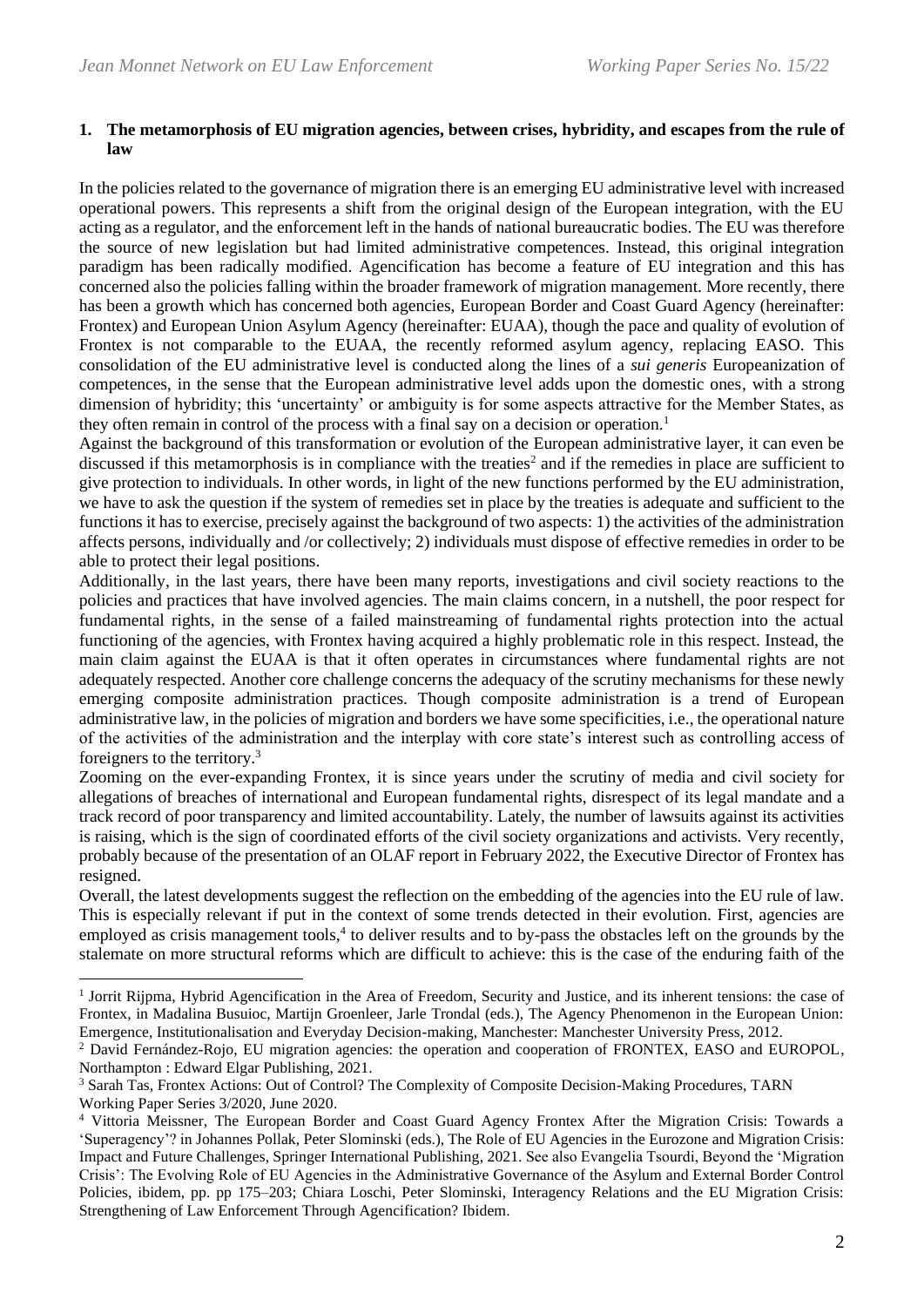Member States on this never-ending process of reinforcing the external borders of the EU, an alternative to the failures of Dublin and of intra-EU solidarity on refugees. Secondly, the evolving mandate of the agencies is precisely expression of this crisis-driven approach, hence the stretching of their mandate to the limits, in some instances. The cycle can be summarized as: occurrence of a 'factor', which triggers a governance crisis; EU institutions react with a solution based on policy or soft law documents (hotspots, EU-Turkey deal), which consequently are turned into a legal reform, for which political momentum is created.

Hence the aim of this article is to contribute to a reflection on how to fill the gap between the practices developed by the agencies and the enabling legal framework, considered both as primary law and secondary law, with the aim of ensuring a more robust embedding of these agencies into the EU constitutional order. In other words, the morphology of the agencies has changed rapidly: what can be done to embed their functioning into a sounder rule of law framework? The underlying premise is that the EU rule of law can become the focal paradigm around which this reflection can be axed, since it can provide the key to understand the core of the challenges of today, which concern the agencies and how they operate.

Why the rule of law? Because in the EU currently there are several rule of law challenges which concern border management and migration, at EU level (Frontex 'bubble'), at Member States' level (Hungary and Greece, just to name some paradigmatic examples), and it can be useful to look at them from a single conceptual framework. Rule of law is not simply about rule of law backsliding by illiberal governments. Challenges to the EU rule of law means also consolidated institutional and organizational failures in Member States in not respecting the norms of EU and domestic constitutional laws; 5 rule of law challenges arise as well if the EU administrative layer (agencies) is not able to respect core tenets of the rule of law, because for example the higher legal framework is disregarded because trumped by policy considerations. Secondly, the interest for a rule of law framework is deriving from the fact that fundamental rights litigation is knowing a stasis moment.<sup>6</sup> International law is marked by fragmentation and EU law has been for long driven by a market integration rationale. Hence, in a perspective of critical legal studies, it is of crucial importance to consider alternative pathways.

The merit of the rule of law is that it focuses on the actor exercising public authority, like an agency, be it European or domestic, and not on the status, on the rights of a migrant. Additionally, the implementation of a rule of law paradigm should concern a broader range of institutions; in contrast to fundamental rights litigation before supranational courts, it goes beyond the dynamic individual – court, which in this case means third country nationals and courts. This dynamic can face some structural limitations, due to the fragmentation of the legal framework where they are embedded and also due to institutional/design constraints (e.g., international or governmental organizations, ECHR). After this introduction of the context where the agencies have developed, the paper continues with an operationalization of the rule of law for agencies; in a next section, it places the evolution of the agencies against the background of the low intensity constitutionalization of the EU legal order, and its meaning. It unpacks this concept into the right to effective judicial protection, which is assessed in its constitutional potential in the context of the Hungarian rule of law crisis case-law; it further continues with an assessment of the case law concerning the instruments of the external dimension of migration and border management, focusing on the deference shown by the CJEU. The article concludes with a claim that an effort of constitutional imagination is needed to support the embedding of the agencies into a more robust rule of law framework.

## **2. Which rule of law for European agencies 2.0?**

Against the background of the low intensity constitutionalization of the EU legal order, the principle of the rule of law has a special role, but also an uncertain definition.

The aim of this article is not to dig into the meaning of the rule of law for the EU. Instead, this section will reflect upon the core tenets which belong to the rule of law and which can be applied in the context of the emerging EU administrative agencies, which is of controlling that the exercise of administrative discretion, expression of autonomy, does not lead to arbitrariness, controlling that the exercise of administrative autonomy is constrained

<sup>5</sup> Evangelia Tsourdi, Asylum in the EU: One of the Many Faces of Rule of Law Backsliding?, (2021) 17(3) European Constitutional Law Review, pp. 471-497.

<sup>6</sup> Daniel Thym, The End of Human Rights Dynamism? Judgments of the ECtHR on 'Hot Returns' and Humanitarian Visas as a Focal Point of Contemporary European Asylum Law and Policy, (2020) 32(4) International Journal of Refugee Law, pp. 569-596.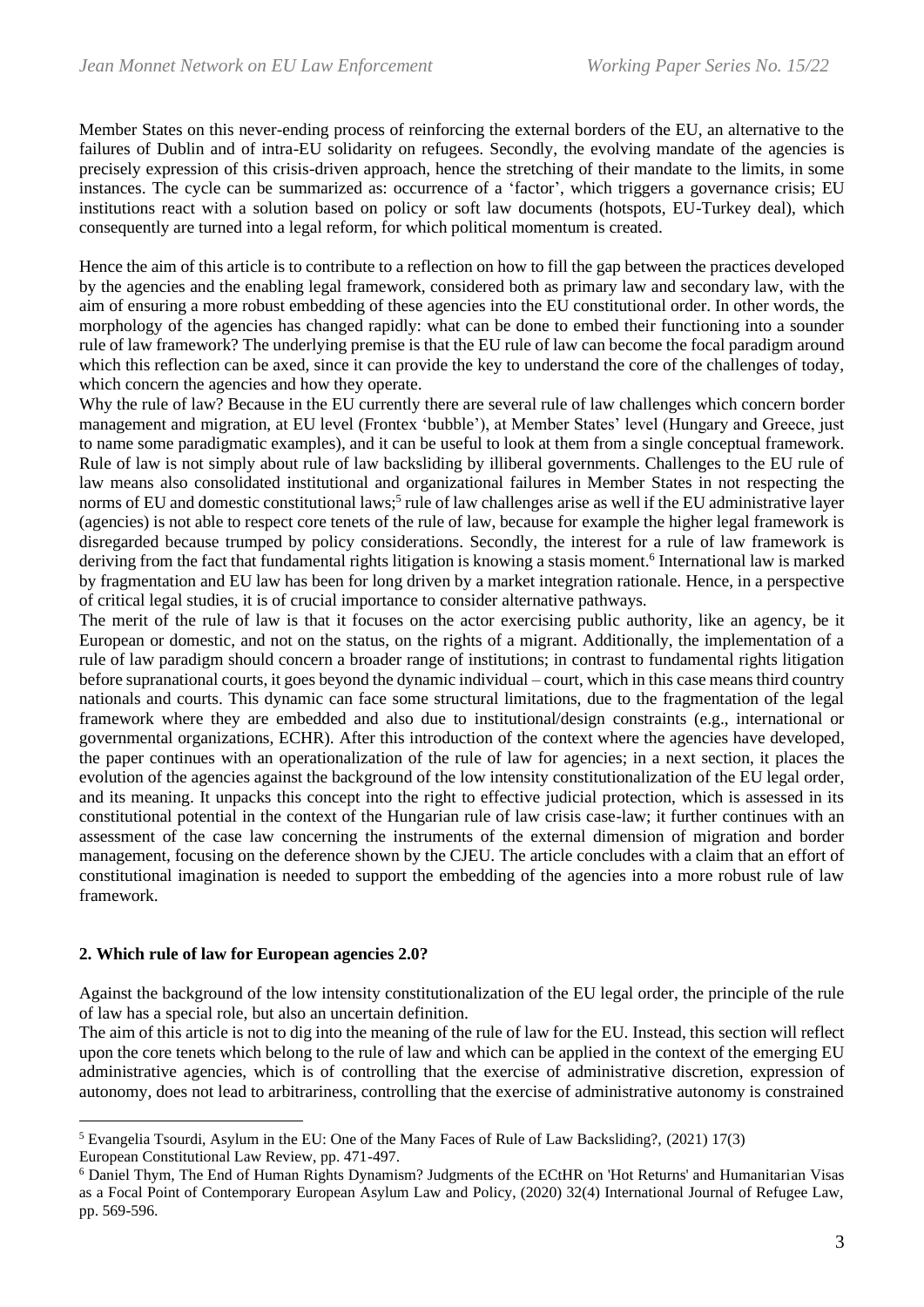by the respect of the rule law principles. This is important for the different functions exercised by the agencies, ranging from operational tasks to risk assessment, and also for the emergence of AI-based databases, where agencies play a crucial role. Furthermore, considering that we are faced with composite administrative processes, a crucial objective of this reflection is that scenarios of 'escape from judicial scrutiny' are avoided. Escape from scrutiny would potentially mean escape from law.

This is especially relevant since the new morphology acquired by agencies implies broader scope of activities, way beyond the original coordination and support functions. Now agencies interact with persons: controlling discretion with accountability mechanisms which must be in place throughout the different processes in which the various competences of the agency take place.

On the one hand, Frontex and EUAA do not operate in a legal vacuum. They are embedded into a solid rule of law framework, characterized by some core tenets. These are, first, that all the activities of a body expression of public authority must be reconducted to the law (legality/rule by law); secondly, that the respect of the higher legal framework, including fundamental rights,<sup>7</sup> must be assured (thick legality/ constitutional legality/rule of law); thirdly, that adequate and effective (ex ante and ex post) control mechanisms must be in place, in order to ensure that the legal framework is respected throughout the different competences and stages of the development of a given policy. On the other hand, both agencies operate under political pressures, sometimes in crisis situations, in partial disregard of their legal framework.

## **3. Setting the scene: the low intensity constitutionalization of the EU and its meaning for EU administration**

The analysis will now turn to understating the context, in the sense that it will proceed by exploring the meaning of the constitutionalization of the EU legal order for the functioning of the agencies 2.0. This is not simply searching for the vintage of law, but it aims at unpacking the foundational elements of this evolution.

This process of low intensity constitutionalization<sup>8</sup> has started long ago, and the pivotal judgment Les Verts,<sup>9</sup> back in 1986, has represented a turning point, in the sense that it legitimized a constitutional narrative in European integration.

Even if this process has started as a spill-over of the primacy of the EU legal order, the core of this process of constitutionalization is represented, also within the EU, by the nature of the relationship between public powers and individuals, in particular by how the exercise of public powers is constrained, and ensuring that the same are exercised in a manner which is in compliance with the law and which can be monitored and controlled.

The traditional paradigm of the separation of powers into legislative, executive and judiciary is expression of this core idea, which in the common law systems has found translation into the principle of 'checks and balances': in the EU legal order the principle of (inter)institutional equilibrium is the peculiar functional translation of Montesquieu's separation of powers.<sup>10</sup>

This process of low intensity constitutionalization has concerned national public powers. First of all, individuals have been entitled to have rights to be invoked against national public powers: it is the *Van Gend en Loos*rationale which is rooted in the EU legal order. Secondly, also European public bodies have been limited in their room of

<sup>&</sup>lt;sup>7</sup> See Federico Fabbrini, Fundamental Rights in Europe, Oxford: Oxford University Press, 2014; G. Di Federico (ed.), The EU Charter of Fundamental Rights: from declaration to binding instrument, Springer, 2011.

<sup>8</sup> M. Poiares Maduro frames it as a process of low intensity constitutionalization, as referred in Eoin Carolan, Deirdre Curtin, In Search of a New Model of Checks and Balances for the EU: Beyond Separation of Powers, in Joana Mendes and Ingo Venzke (eds), Allocating authority: who should do what in European and international law?, Oxford; Portland: Hart Publishing, 2018, pp. 53-76.

<sup>9</sup> Judgment of the Court of 23 April 1986, case 294/83, *Parti écologiste "Les Verts" contre Parlement européen*, Recueil de la jurisprudence: 1986 – 1339.

<sup>10</sup> In French scholarship: *principe de l'equilibre institutionnel*. In English scholarship it is known as principle of institutional balance. See Jean-Paul Jacque', The Principle of Institutional Balance, *Common Market Law Review*, 2004, 383-391. About the separation of powers, Vice-President of the European Convention Giuliano Amato stated in February 2002 that Montesquieu has never visited Bruxelles, arguing that the European Commission joins in the exercise of the three powers, legislative, executive and judicial and does not have the exclusive exercise of none of the three. As reported in P. Ponzano, [La democrazia in Europa,](https://www.cespi.it/en/node/802) blogpost 18.10.2018. However, it has been observed that the evolution of the EU governance arrangements has sparkled new interest for the theory of separation of powers. On this issue, see Eoin Carolan, Deirdre Curtin, "In Search of a New Model of Checks and Balances for the EU: Beyond Separation of Powers." Allocating Authority: Who Should Do What in European and International Law?, Ed. Joana Mendes and Ingo Venzke. Oxford: Hart Publishing, 2018. 53–76.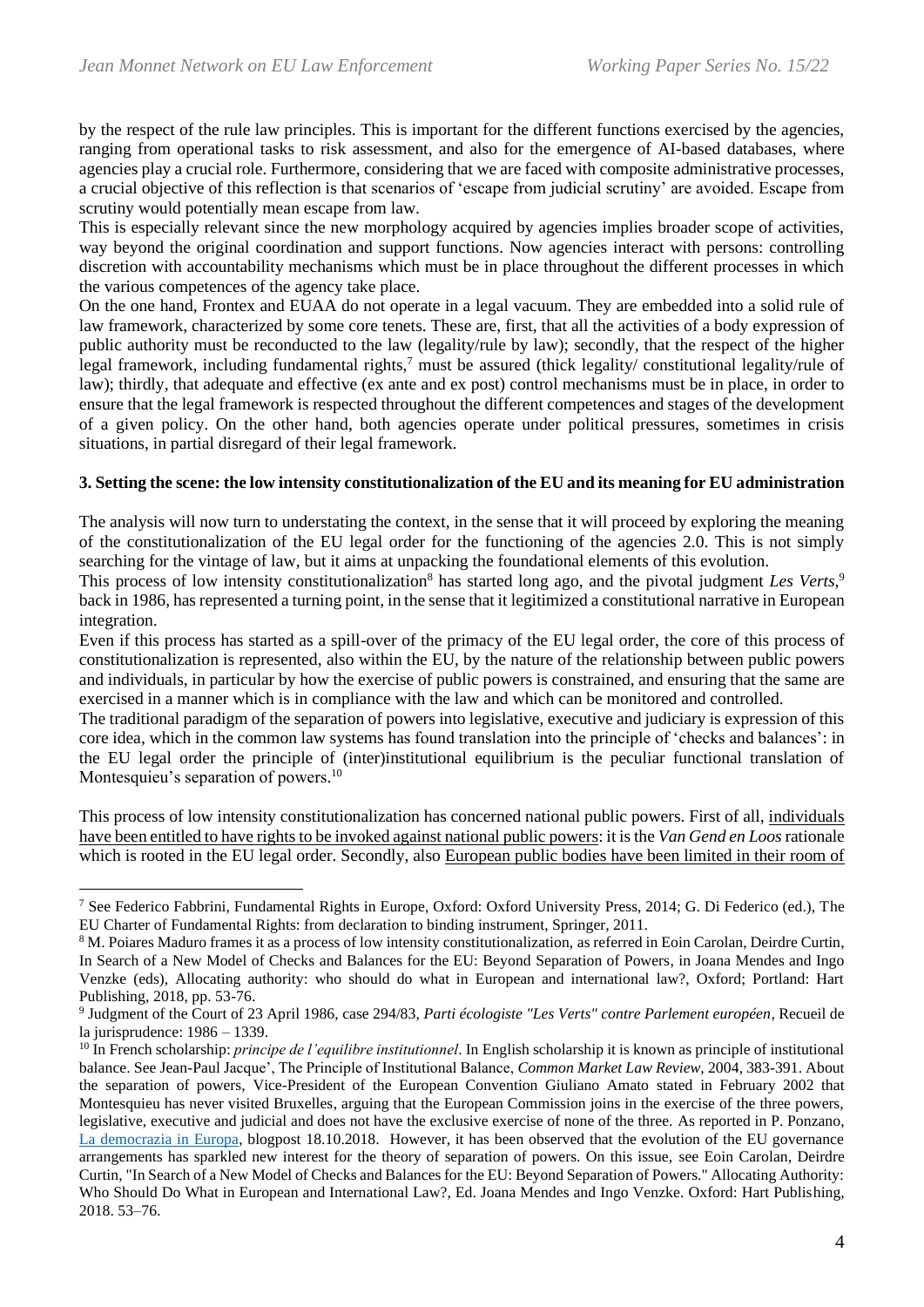manoeuvre because the Court of Justice had to defend the character and the quality of the newly established European legal order against the background of the limitations of national sovereignties it was asking to the Member States. It is not a case that in the same year has started its constitutional law narrative, it has decided – in the judgment *Johnston* of 1986 – that the right to an effective remedy is expression of a general principle of law which is also to be taken into consideration in Community law.<sup>11</sup>

The very core constitutional identity of the EU is therefore precisely expression of the relationship between public powers - interpreted in their double declination of (sub-)national and supranational- and individuals, and it posits that the exercise of public powers is constrained by rules of law; institutions are posited to ensure the respect of those higher rules, among others.

One of the corollaries of the new narrative initiated in *Les Verts* is that the treaties have set up a complete system of legal remedies. In other words, one of the core meanings of the EU constitutional rule of law is that the EU is a community based on the rule of law, which means conformity with the basic constitutional charter and review mechanisms to ensure this compliance. Secondly, the treaties have designed a complete system of legal remedies and procedures designed to permit the Court of Justice to review the legality of the measures adopted by the institutions. Thirdly, natural and legal persons are protected against the application to them of the administrative implementation of EU measures that they cannot contest, both before European and national courts, depending on who is implementing the general measures. $^{12}$ 

Since the first decades of European integration the CJEU has filled the gaps in the system of the Treaties; this activity has been explained with the theory of incomplete contracting, according to which, first, the Masters of the Treaties have established an open systems of integration, and, secondly, they have entrusted the CJEU to act as a trustee of the Member States.<sup>13</sup> Clearly that narrative has been linked with the affirmation of the primacy of EU law in domestic legal orders. Today we have to rely on this narrative to design the toolkit for the effective embedding of the activities of the agencies into the EU rule of law, also when implementing measures might have a complex and composite nature, expression of shared administration.

The very core meaning of the EU rule of law rests upon a process of low intensity constitutionalization that relies upon an ought-to-be complete system of legal remedies to ensure the protection of the legal positions of the individuals and other entities concerned. The next section will explore another core meaning of the EU rule of law: effective judicial protection.

## **3.1. The rule of law and its declinations in the EU legal order: effective judicial protection**

After a foundational moment where the core tenets of the EU rule of law have been posited specially to secure the primacy of the EU law in their relations with national domestic systems, the rule of law acquired new significance after the accession of democracies whose commitment to the values of liberal constitutionalism has revealed its superficial nature.<sup>14</sup> This has nevertheless contributed to develop the meaning of the rule of law.

<sup>11</sup> Judgment of 15 May 1986, case 222/84, *Johnston / Chief Constable of the Royal Ulster Constabulary*, ECR 1986 p. 1651.

<sup>12</sup> Judgment of the Court of 23 April 1986, case 294/83, *Parti écologiste "Les Verts" contre Parlement européen*, Recueil de la jurisprudence: 1986 – 1339, paragraph 23 of the judgment:

<sup>&</sup>quot;It must be first emphasized in this regard that the European Economic Community is a community based on the rule of law, inasmuch as neither its Member States nor its institutions can avoid a review of the question whether the measures adopted by them are in conformity with the basic constitutional charter, the treaty. In particular, in Articles 173 and 184, on the one hand, and in Article 177, on the other, the treaty established a complete system of legal remedies and procedures designed to permit the Court of Justice to review the legality of measures adopted the institutions. Natural and legal persons are protected against the application to them of general measures which they cannot contest directly before the Court by reason of the special conditions of admissibility laid down in the second paragraph of article 173 of the treaty. Where the Community institutions are responsible for the administrative implementation of such measures, natural or legal persons may bring a direct action before the court against implementing measures which are addressed to them or which are of direct and individual concern to them and, in support of such an action, plead the illegality of the general measure on which they are based. Where implementation is a matter for the national authorities, such persons may plead the invalidity of general measures before the national courts and cause the latter to request the Court of Justice for a preliminary ruling."

<sup>&</sup>lt;sup>13</sup> Martin Shapiro, The European Court of Justice, in P. Craig, G. De Burca (eds), The Evolution of EU law, Oxford: Oxford University Press, 1999. See also Alec Stone Sweet, The judicial construction of Europe, Oxford: Oxford University Press, 2004.

<sup>14</sup> Gabor Halmai, Illiberal Constitutional Theories, *Jus politicum*, 2021, No. 25, pp. 135-152.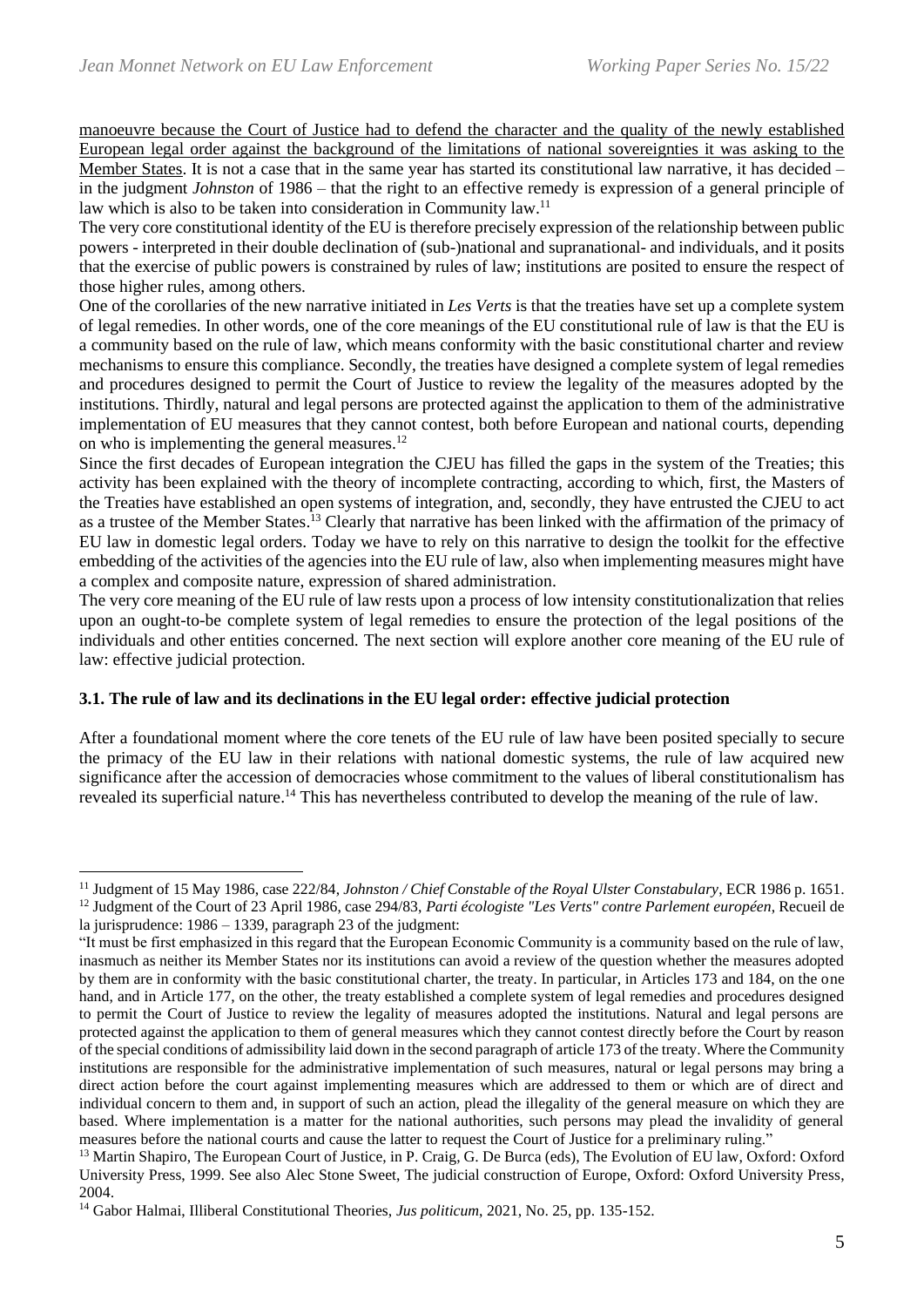Since *Les Verts*,<sup>15</sup> the CJEU has constructed the EU as a legal order based on the rule of law, implying that the exercise of power is constrained by law. Its core meaning, guaranteeing that the will of majority does not oppress minorities, is expression of the democratic principle. Its concrete application is translated into several other principles and rules, including legality, legal certainty, prevention of abuse of power, equality before the law and access to justice.

As formulated by the Venice Commission, the rule of law "requires a system of certain and foreseeable law, where everyone has the right to be treated by all decision-makers with dignity, equality and rationality and in accordance with the laws, and to have the opportunity to challenge decisions before independent and impartial courts through fair procedures".<sup>16</sup>

Based on the case law of the CJEU, we can argue that the rule of law in the EU requires that legal remedies and procedures must be in place to review the legality of the measures adopted by the institutions.

In a comparative perspective, this is not surprising at all: indeed, the 'codification or consolidation work' of the Venice Commission points in this direction, because this is expression of the consolidation of the constitutional state of the XX century, and the acquired centrality of constitutional courts in domestic systems.<sup>17</sup>

This requirement applies or should apply to the activities carried out by the agencies, since these are expressions of the institutions, or coordinate and complement the tasks of Member States' administrations when implementing EU law and policies. Irrespective of who is the principal of these agencies, *their activities must be subject to accountability and their decisions must be subject to adequate and effective judicial oversight in courts*. At this purpose, we should distinguish between *activities* of executive nature, which are expressions of the mandate of the same, and, that, as all administrative activities must be subject to forms of judicial review; the second element we should consider is that these activities do take place perhaps after *acts* of administrative nature, or acts which can be considered as part of soft law, because expression of *sui generis* regulatory powers, typical of the EU.<sup>18</sup> Furthermore, if we should distinguish between ex ante and ex post accountability mechanisms, then we should once again strengthen the role of effective judicial protection because judicial review can be seen as compensating for limited ex ante accountability mechanisms, which can be claimed to be applicable also to EU agencies.<sup>19</sup>

In this respect, the provisions of the Charter which have translated this core value into rules (Article 19 TEU and Article 47 of the Charter) are of crucial importance for the actual implementation of the rule of law into practice, for example by complementing existing administrative internal remedies (e.g., complaints mechanism Fundamental Rights Officer in Frontex, or Consultative Forum in Frontex or Ombudsman at European level) with external and necessarily judicial oversight mechanisms.

Effective judicial review is an important component of the rule of law, and therefore, the realization of the objectives of the EU in full respect of its commitment to constitutional values and principles is requiring that its activities are taking place in a context where judicial review is ensured on all acts and activities which have legally binding effects or which affect the position of third parties, in addition to the rules that define the conditions and boundaries for exercising those powers, including respect for the European higher legal framework.

In this context, it is important to elaborate on the significance of the judgment *Associação Sindical dos Juízes Portugueses* in this respect, where the Court has stated that the concrete expression of the values of the rule of law is a task for both the CJEU but also for the national courts and tribunals. Therefore, it is for the Member States to ensure that EU law is applied in their territories with a guarantee of effective judicial protection. More precisely:

<sup>15</sup> CJEU, *Les Verts*, paragraph 23.

<sup>&</sup>lt;sup>16</sup> Cf Venice Commission, [Rule of Law Checklist,](https://www.venice.coe.int/images/SITE%20IMAGES/Publications/Rule_of_Law_Check_List.pdf) adopted in Venice at its 106<sup>th</sup> Plenary Session. Venice, 11-12 March 2016. <sup>17</sup> Andrea Pin, Il *rule of law* come problema, Napoli: Editoriale Scientifica, 2021.

<sup>&</sup>lt;sup>18</sup> P. Rocca and M. Eliantonio, 'European Union Soft Law by Agencies: an Analysis of the Legitimacy of their Procedural Frameworks', *SOLAR paper*, 2019; see also M. VAN RIJSBERGEN; 'On the Enforceability of EU Agencies' Soft Law at the National Level: The Case of the European Securities and Markets Authority'. *Utrecht Law Review* 10 (5), 2014, p. 116- 131.

<sup>19</sup> Carol Harlow, Accountability in the European Union, Oxford: Oxford University Press, 2000. *Mutatis mutandis*, Deirdre Curtin reasoned over input and output legitimacy and ex ante and ex post accountability mechanisms, pointed out the specificity and challenges of judicial accountability, namely the adaptability to the reviewability mechanism to ECB accountability challenges and also the expertise of courts. In D. Curtin, Linking ECB Transparency and European Union Accountability, In [ECB Legal Conference 2017: Shaping a new legal order for Europe: a tale of crises and opportunities,](https://www.ecb.europa.eu/pub/pdf/other/ecblegalconferenceproceedings201712.en.pdf?b452bb9c54dca55f8f5673b21631a4fe) pp. 83 ff.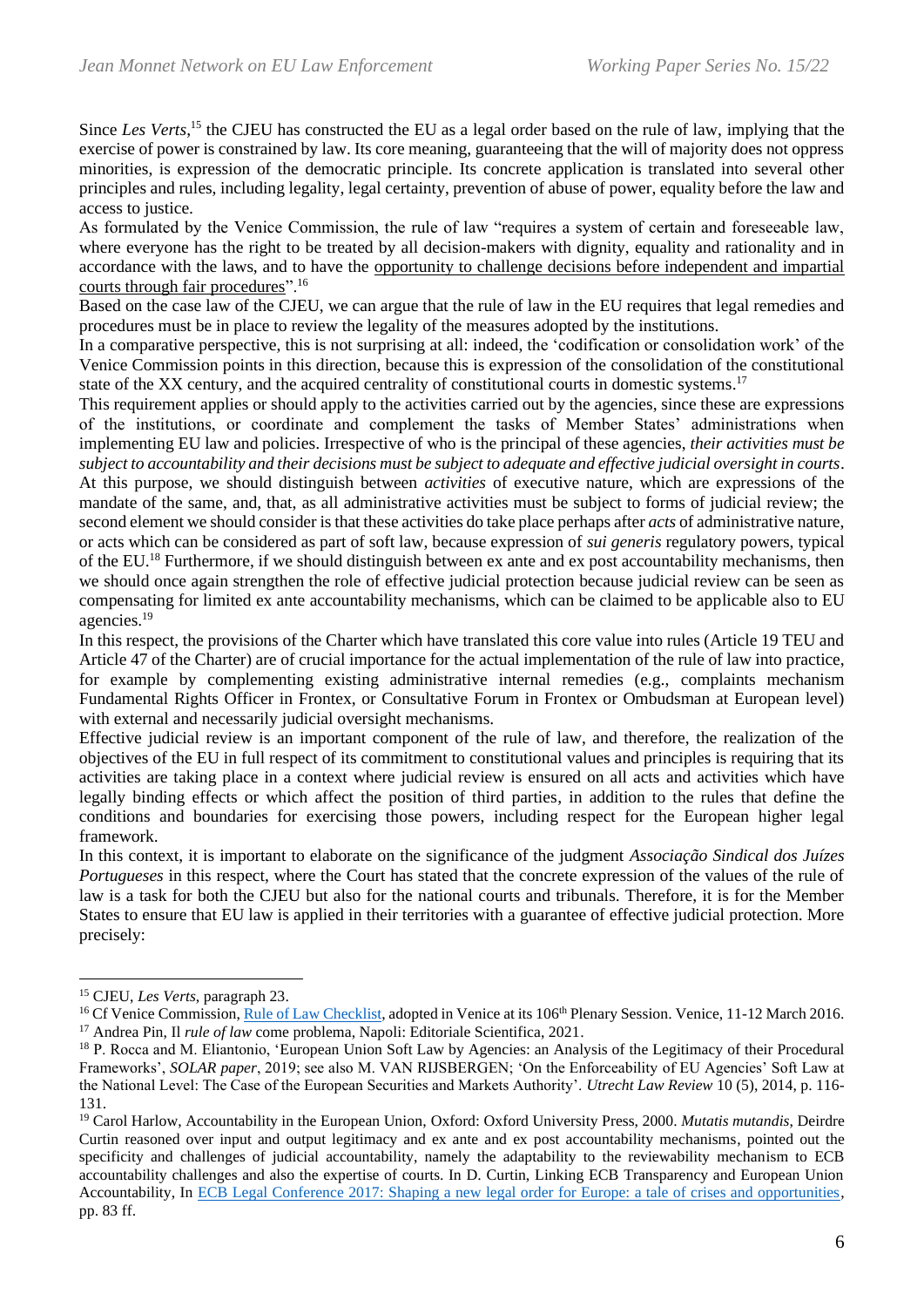*"The very existence of effective judicial review designed to ensure compliance with EU law is of the essence of the rule of law."<sup>20</sup>*

To conclude, the respect of effective judicial review mechanisms seems to be co-essential to the respect of the rule of law and should therefore apply to all the activities of the EU, be they conducted in the context of the AFSJ (Title V TFEU) or of the CFSP (Title V TEU).

The core question to be examined in this context is how to translate the requirements of the direct judicial review of the acts of the Union to this field of analysis. Indirect judicial review via the preliminary reference procedure cannot be deemed to be effective based on the interpretation adopted by the CJEU of this instrument.<sup>21</sup>

#### **3.2. Effective judicial protection at the intersection of the rule of law backsliding in Hungary: the case law on reception conditions and detention of protection seekers**

The case law of the CJEU in relation with the Hungarian legislation on migration is worth analysis since it represents an interesting step in the edification of the meaning of the EU rule of law with a strong constitutional embedding. It is suggested that this is particularly interesting since it intersects several issues: the Hungarian rule of law backsliding, taking shape in a contested and repressive Hungarian reception system and the consolidation of the rule of law in the context of the Procedures, Reception and Return Directives. The rule of law backsliding in this country has taken shape also with various instances of direct contestation against EU legal instruments, such as the Relocation Decisions: these have been challenged by Hungary and other Visegrad states, before the CJEU, but without success.

These cases are *FMS* and *Torubarov*:<sup>22</sup> they are relevant since the CJ places boundaries to the activities of national authorities in the implementation of EU law. These boundaries are framed on the respect of legal certainty and of the right to effective remedies and are pervasive, since they affect the domestic legal order, thanks to the primacy and to the effect of the Charter of Fundamental Rights. In all these cases, originated from Hungary, the Court has stated that primacy and the right to an effective remedy require national judges to self-declare their competence in assessing the complaints proposed by migrants. This is required by EU law and should take place even if the domestic law has chosen to disregard EU law.<sup>23</sup>

Furthermore, the Court declines the right to an effective remedy as requiring that if a complaint is decided by an administrative authority, its decision must be subject to judicial review before a judge.<sup>24</sup> It is precisely the reasoning behind this point which is relevant also for our discourse, since the Court further investigates whether the Hungarian administrative authority can be considered as a jurisdiction, because it satisfies the requirement of independence, elaborating on its case law on the independence of the judiciary, such as *Associação Sindical dos Juízes Portugueses*, *Minister for Justice and Equality* (*Défaillances du système judiciaire, case L.M.*), and *A.K. and others* (*Independence of the Disciplinary Chamber of the Supreme Court*).

To sum up, the Court asserts the bases of the functioning of the rule of law, recalling the principle of the separation of powers, and its implications and tenets, arguing that the Hungarian Court does not satisfies this requirement, since it violates the essential content of the right protected by the Charter. Considering the effectiveness of EU law, the CJ legitimates the domestic judges to assess the domestic decision, setting aside a conflicting domestic provision.<sup>25</sup>

<sup>21</sup> For similar observations, see Gentile G, "Ensuring Effective Judicial Review of EU Soft Law via the Action for Annulment before the EU Courts: a Plea for a Liberal-Constitutional Approach" (2020) 16 European Constitutional Law Review 466.

<sup>&</sup>lt;sup>20</sup> CJEU, Judgment of the Court (Grand Chamber) of 27 February 2018, C-64/16, Associação Sindical dos Juízes Portugueses v Tribunal de Contas, ECLI:EU:C:2018:117.

<sup>&</sup>lt;sup>22</sup> Judgment of the Court (Grand Chamber) of 14 May 2020, Joined Cases C-924/19 PPU and C-925/19 PPU, FMS and Others v Országos Idegenrendészeti Főigazgatóság Dél-alföldi Regionális Igazgatóság and Országos Idegenrendészeti Főigazgatóság, , ECLI:EU:C:2020:367; Judgment of the Court (Grand Chamber) of 29 July 2019, Alekszij Torubarov v Bevándorlási és Menekültügyi Hivatal, Case C-556/17, ECLI:EU:C:2019:626.

<sup>&</sup>lt;sup>23</sup> Iris Goldner Lang, 'No Solidarity without Loyalty: Why Do Member States Violate EU Migration and Asylum Law and What Can Be Done?', European Journal of Migration and Law, 2020, pp. 39–59.

<sup>24</sup> Judgment of the Court (Grand Chamber) of 16 May 2017, Berlioz Investment Fund SA v Directeur de l'administration des contributions directes, Case C-682/15, ECLI:EU:C:2017:373.

<sup>&</sup>lt;sup>25</sup> Iris Goldner Lang, 'No Solidarity without Loyalty: Why Do Member States Violate EU Migration and Asylum Law and What Can Be Done?', European Journal of Migration and Law, 2020, pp. 39–59.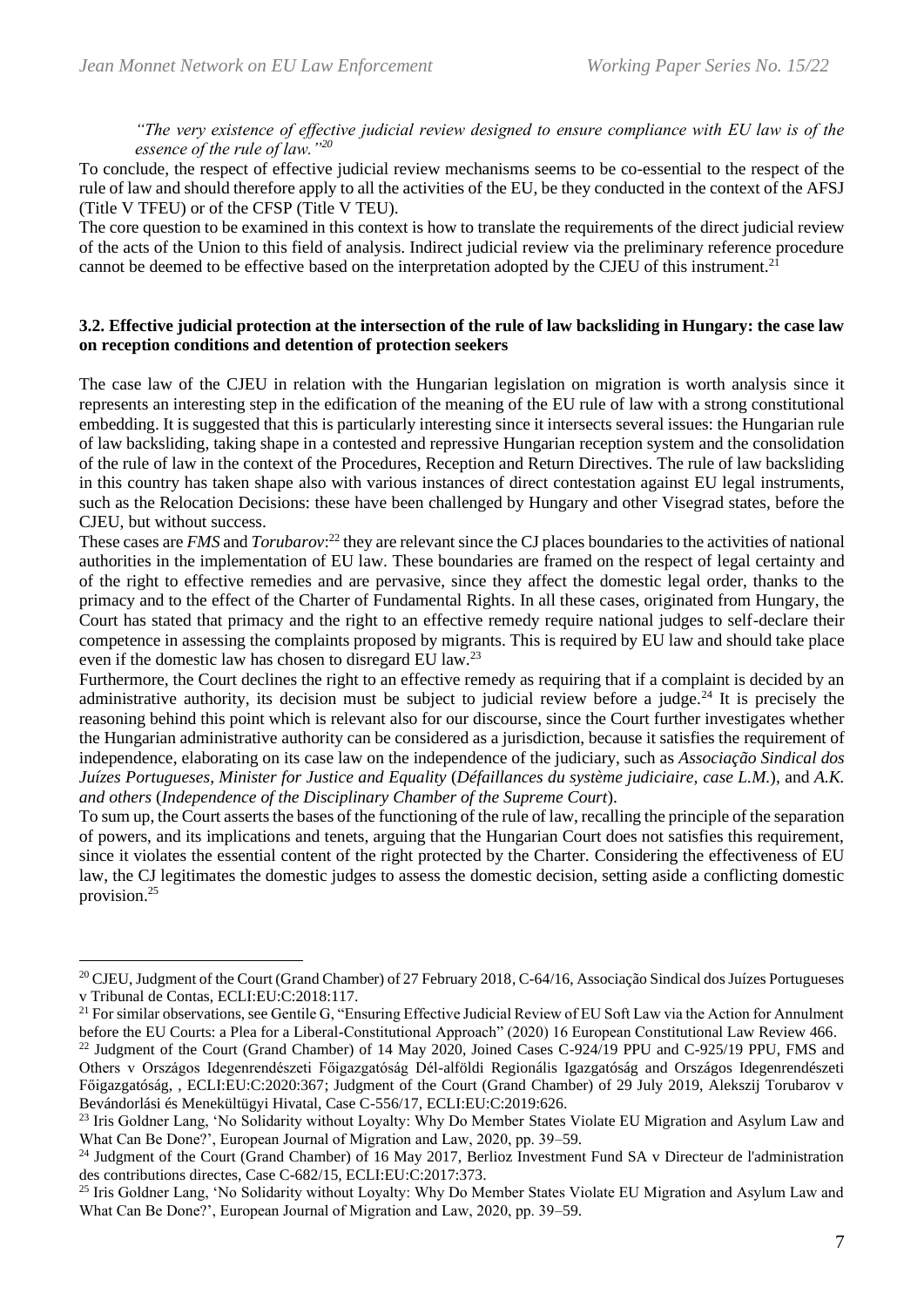Interestingly, the CJEU in the case law on Hungary qualifies as detention the containment of protection seekers in transit zones, going beyond the limited protection given by the European Court of Human Rights in the *Ilias II* case of November 2019.

This case law is relevant because it places paramount importance on the right to an effective remedy, and this could find application also once the CJEU will be called to assess the effectiveness of the internal administrative complaints mechanisms which are available against the decision of the agencies. These cases can be considered among the 'grands arrêts' of the ECJ, because they develop the spirit of the *Van Gend en Loos*, re-asserting legal relationships between individuals and courts, even when domestic authorities had interrupted them. Secondly, the Court has been proactive in finding in the legal order the instrument to close the breach of the EU legal order, as a system based on the rule of law which means a system of complete legal remedies, be it at domestic or European level. Once again, the Court has filled the gaps in the system, acting as a trustee of the Member States. Here the interesting question is: to which extent is the Court willing to develop the logic of these cases also while deciding on cases concerning other domains, for example while scrutinizing the activities of the agencies?

#### **4. Which rule of law for the external dimension of migration policies? Some ideas and many questions emerging from the recent case law**

The aim of this section is to question and test whether the external dimension of migration policies is witnessing the emergence of a rule of law in line with the premises discussed above, by assessing the case law of the CJEU in this context, before zooming in on the way the CJ is exercising its scrutiny over the agencies, based on the little case law existing on Frontex. The case law concerning Frontex as employer and as contractor remains out of the scope of this work, as not relevant for our argument.

## **4.1. The case law on the EU – Turkey deal: denialism fed by** *realpolitik***?**

With the EU – Turkey deal, Germany has succeeded to have the support of the EU to achieve a policy target it decided to prioritize, i.e., to curb the arrivals of migrants from the Eastern borders, by agreeing the return to Turkey of all irregular migrants crossing from Turkey into Greek islands. this should have taken place in full accordance with EU and international law, this excluding any kind of collective expulsion, and in all respect for the asylum rights of protection-seekers. Part of the deal was a special regime for Syrians. For every Syrian being returned, another Syrian will be resettled from Turkey to the EU in light of the UN Vulnerability Criteria. This deal has been criticized for its gross violations of international law obligations, <sup>26</sup> and has been praised by others as necessary.<sup>27</sup> Since it continues to be applied five years after its conclusion, perhaps it is rather fair to consider it as a source of legal obligations, and not a mere political statement.

Contested for many reasons and grounds, the instrument has been challenged by migrants before the GC with an annulment action. The Order of the General Court (GC) on the EU-Turkey agreement can be framed as a 'cold shower of *realpolitik*':<sup>28</sup> the GC has denied that the act was an agreement and that it could be attributed to the EU; instead, it was assessed as an act whose paternity could be attributed to the Member States acting outside the EU's sphere of action. The GC judged it was adopted by the Heads of State and Government of the MSs "using the European Council as a mere occasional venue within which to coordinate their action".<sup>29</sup>

As masterfully described by Professor Cannizzaro, the GC simply took the approach of avoidance or denialism as expression of *realpolitik*, to avoid embarking in answering a complex set of legal and political questions, concerning a 'deal' or agreement that was in breach of procedural rules set by the treaties for its adoption, and

<sup>27</sup> Daniel Thym, Why the EU-Turkey Deal is Legal and a Step in the Right Direction, VerfBlog, 2016/3/09,

<sup>&</sup>lt;sup>26</sup> C. Costello, It need not be like this, in Forced Migration Review, 2016, p. 12 et seq.; S. Peers, The final EU/Turkey refugee deal: a legal assessment, in EU Law Analysis, 18 March 2016. See also Gloria Fernández Arribas, The EU-Turkey Agreement: A Controversial Attempt at Patching up a Major Problem, (2016) 1(3) European Papers, pp. 1097-1104.

https://verfassungsblog.de/why-the-eu-turkey-deal-is-legal-and-a-step-in-the-right-direction/, DOI: 10.17176/20160310- 103949.

<sup>28</sup> Order of the General Court (GC) of 28 February 2017, case T-192/16, *N.F. v. European Council*, and subsequent appeal before the CJ: Order of the Court (First Chamber) of 12 September 2018 — *NF and Others v European Council*, Joined Cases C‑208/17 P to C‑210/17 P, OJ C 231, 17.7.2017.

 $29$  E. Cannizzaro, 'Denialism as the Supreme Expression of Realism – A Quick Comment on NF v. European Council', *European Papers, Insights*, 2017.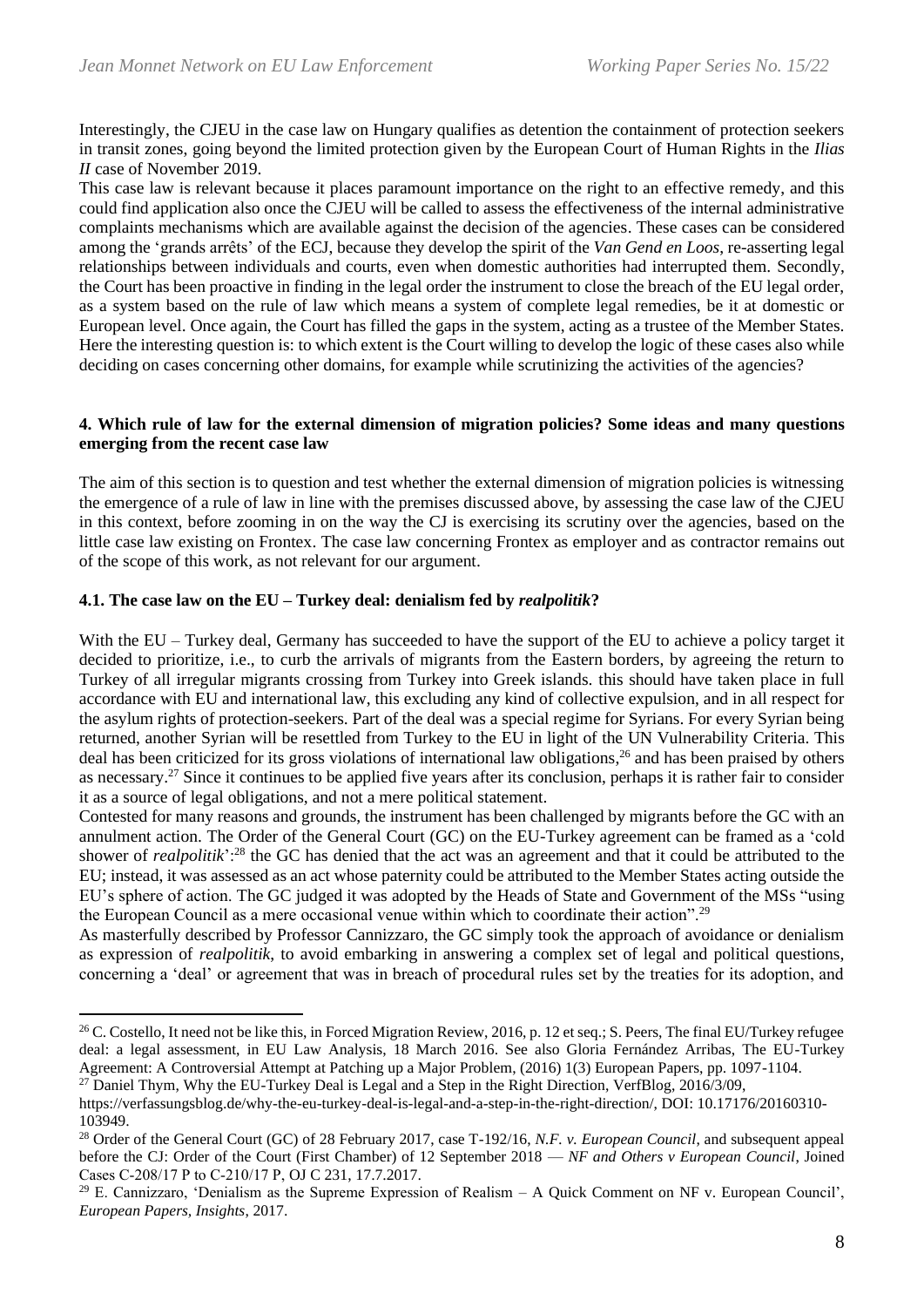secondly, with a dubious compliance with substantive and fundamental rights standards, just to mention some of the main challenges.<sup>30</sup> At the same time, leaving the EU-Turkey deal outside the scope of EU, has exposed the same to challenges at national level; however, and more fundamentally, the choice of the GC stands in contrast with the constitutional rule that EU Member States cannot prejudice the competences of the EU by deciding to act at the international level in a matter where they have conferred their sovereignty to the EU; nor they can decide whether when they gather within the European Council, they act as members of one of its institutions, or in their international capacity. The choice to interpret and situate the deal radically out of the scope of EU law has also secured it from other judicial challenges, namely for the respect of interinstitutional balance between the institutions, which is expression of the constitutionalization of the EU legal order.<sup>31</sup>

The CJ confirmed the judgment of the GC, by dismissing the appeals as manifestly inadmissible or manifestly unfounded, on a proposal from the Judge-Rapporteur and after hearing the Advocate General. It argued that the appeals were incoherent and not adequately motivated. In other words, the CJ decided to criticize the appeals instead of assessing the contested issues of the Order of the GC.<sup>32</sup>

To offer some more contextualization, the analysis should consider the case *X. and X. v Belgium*,<sup>33</sup> where, in a challenge aimed at issuing humanitarian visas at the Belgian embassy of Lebanon in favour of Syrian nationals, the Court of Justice has stated that Belgium was not implementing EU law. Therefore, the humanitarian visas felt outside the scope of UE law and could not trigger the application of the Charter. A different decision in this case would have been difficult since it would have created obligations that states should have complied with. This position of self-restraint and deference toward the political power has been echoed in Strasbourg, at the European Court of Human Rights, with *M.N. and Others v. Belgium*- on humanitarian visas. <sup>34</sup> Both judgments, with different argumentations, support a "restrictive application of the extraterritorial jurisdiction in visa application cases". In both decisions, courts photographed the cleavage existing in international law between one's right to leave a state and the (lack of a) corresponding right to reach another state to seek asylum; both courts do not go beyond that picture, recalling that any decision on the matter of humanitarian visa belongs to a state's sovereignty.<sup>35</sup>

## **4.2. The litigation against Frontex: a rule of deference?**

Currently many cases are pending before the CG against Frontex, and this witnesses the mobilization of civil society and academia against a contested and ever-expanding agency. The analysis will cover two cases, one dated 2019, dealing with transparency, and a more recent order of April 2022 concerning judicial oversight and remedies available to assess the compliance of Frontex operations with fundamental rights.

The judgment of the General Court of 2019<sup>36</sup> concerned access to documents, a particularly thorny issue since the operations of Frontex are difficult to monitor, inherently, and transparency is of paramount importance for accountability. Access to documents has been sought in relation to the JO Triton by activists Izuzquiza and

<sup>30</sup> E. Cannizzaro, 'Denialism as the Supreme Expression of Realism', Ibidem. See also Paula Garcia Andrade, The External Dimension of the EU Immigration and Asylum Policies Before the Court of Justice, in (2022) 7(1) European Papers, pp. 109-126.

<sup>&</sup>lt;sup>31</sup> Paula Garcia Andrade, The External Dimension of the EU Immigration and Asylum Policies Before the Court of Justice, in (2022) 7(1) European Papers, pp. 109-126.

<sup>&</sup>lt;sup>32</sup> Order of the Court (First Chamber) of 12 September 2018, *NF and Others v European Council*, Joined Cases C-208/17 P to C‑210/17 P, points 12 to 16.

<sup>33</sup> Judgment of the Court (Grand Chamber) of 7 March 2017, *X and X v État belge*, Case C-638/16 PPU, ECLI:EU:C:2017:173.

<sup>34</sup> Similarly, in *N.D. and N.T. v. Spain*- on the Spanish policy of 'hot returns' in Ceuta and Melilla-. Both decisions are Grand Chamber judgements, and date 2020. Similarly, with the cases of *Ilias and Ahmed v. Hungary*, and *Asady and others v. Slovakia*, which addressed the issues of migrant detention in transit zones and on collective expulsions at the borders, respectively, the ECtHR has closed its door to the litigation of fundamental rights of migrants in this historical and political framework.

<sup>&</sup>lt;sup>35</sup> About the recent case law of the ECtHR Daniel Thym wrote that it represents the "provisional endpoint of an impressive period of interpretative dynamism on the part of the ECtHR, which has played a critical role in the progressive evolution of international refugee and human rights law over the past three decade". See Daniel Thym, 'The End of Human Rights Dynamism? Judgments of the ECtHR on 'Hot Returns' and Humanitarian Visas as a Focal Point of Contemporary European Asylum Law and Policy', International Journal of Refugee Law, 2020, Vol XX, No XX, 1–28.

<sup>36</sup> Judgment of the General Court (First Chamber) of 27 November 2019, Case T‑31/18, *L. Izuzquiza and A. Semsrott v. European Border and Coast Guard Agency (Frontex)*, ECLI:EU:T:2019:815.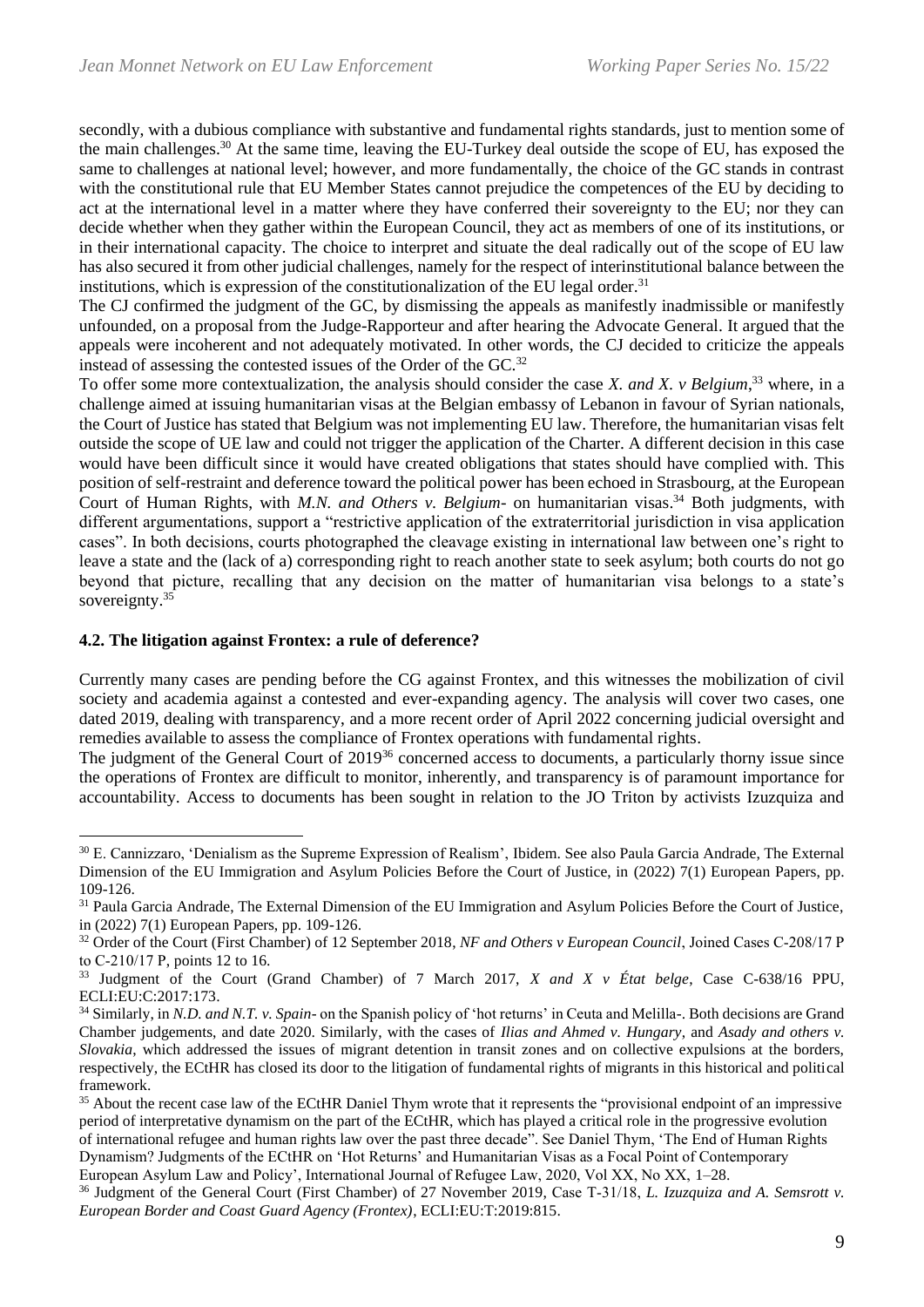Semsrott, in particular access to documents containing information on the name, type and flag of every vessel deployed in the Central Mediterranean in the past section of a still ongoing operation. The denial of Frontex has been challenged in court, but without success.

The Court has sided Frontex on all reasons and grounds and referred in a reiterated manner to its *Sison v. Council* case, where the protection of public security has been deemed as a ground for refusing access to documents. Of all the arguments put forward by the applicants, one could have hoped for a more balanced and nuanced decision, for example in relation to operational data concerning past months of a still ongoing operations or concerning parts of the access to documents requested that have been communicated on Twitter by the same Frontex.<sup>37</sup>

This shows that Frontex enjoys a great discretion in deciding what to disclose with the blessing of the GC and that securitization of the external borders it approved by the GC, which does not act proactively to limit the discretion of the agency, nor to balance the different interests at stake. This is worth investigating, since the future developments of the deployment of new and emerging technologies as well as artificial intelligence requires due monitoring by civil society and institutions, and conversely some forms of transparency.<sup>38</sup>

Another recent case concerns an action for failure to act against Frontex, brought by two applicants in relation to alleged pushbacks operations conducted in the framework of the JO Poseidon in the Aegean Sea. The argument by the applicants was that, because of the human rights violations or international obligations, Frontex had to adopt a decision of suspension or termination of the activities in the Aegean, according to Art. 46(4) of the Frontex Regulation (EU) 2019/1896.

Seized with an action for failure to act, the GC has dismissed the action as inadmissible with Order of 7 April 2022. Interestingly, it has left on the table possible alternatives, namely pointing to the annulment action, which however has stringent locus standi requirements. The application has been dismissed because Frontex had replied to the request of the applicants, and the GC deemed that the reply cannot be declared as missing because it does not lead to the results sought by the applicants. Furthermore, the Court did not engage in the assessment of the position of Frontex, but it assessed the procedural interaction of the parties, assessing that the steps taken by Frontex do not fulfil the situation of failure to act. It can be hoped for that the indication suggested by the Court on the annulment action will be taken onboard by litigants in further case law to assess the scope of the control exercised by the Court once seized by new challenges.

## **5. The difficult emergence of a rule of law for EU agencies, between deference and constitutional imagination**

The treaties were designed having 'another world' in mind, i.e., EU as a regulatory authority and not as administrative entity. However, the treaties are expression of open contracting theory.<sup>39</sup> The CJEU has been entrusted with the power and the instruments to fill the gaps left by this system of open contracting. In this context, the CJEU has played a proactive role in the construction of the integration based on the internal market. This action has contributed to the embedding of the new legal order into a constitutional framework, marked by primacy and autonomy.

Since the EU has gone through a process of low intensity constitutionalization, which had the merit to secure the emergence of an EU rule of law of a constitutional character. The Charter of fundamental rights is since years integrated into the case law of the Court of Justice. In this context, the emergence of an EU administrative layer, taking shape with the agencification, should rest upon the emergence of adequate and effective accountability mechanisms and judicial oversight, aimed at scrutinizing the acts and activities of the agencies. It is here suggested that the CJEU has had and still has the power to fill the gaps and adjust the system of remedies to the emergence of new situations, in light of the evolved morphology of the EU administrative layer.

This paper has elaborated on the idea of rule of law in the perspective of the activities of the agencies. It did so reflecting upon this constitutional narrative of the EU precisely as a resource, and among the core paradigms of

<sup>&</sup>lt;sup>37</sup> Mariana Gkliati, Jane Kilpatrick, Crving Wolf Too Many Times: The Impact of the Emergency Narrative on Transparency in FRONTEX Joint Operations, Utrecht Law Review, (2021) 17(4), pp.57–72. See also Eleonora Frasca, Sailing through transparent waters? A comparison between cases concerning public access to information related to Search and Rescue operations in the Mediterranean, Cahiers de l'EDEM.

 $38$  L. Marin, The deployment of drone technology in border surveillance: Between techno-securitization and challenges to privacy and data protection, in Michael Friedewald, J. Peter Burgess, Johann Čas, Rocco Bellanova, Walter Peissl (eds), Surveillance, Privacy and Security, Routledge: 2017.

<sup>&</sup>lt;sup>39</sup> Martin Shapiro, The European Court of Justice, in P. Craig, G. De Burca (eds), The Evolution of EU law, op. cit.